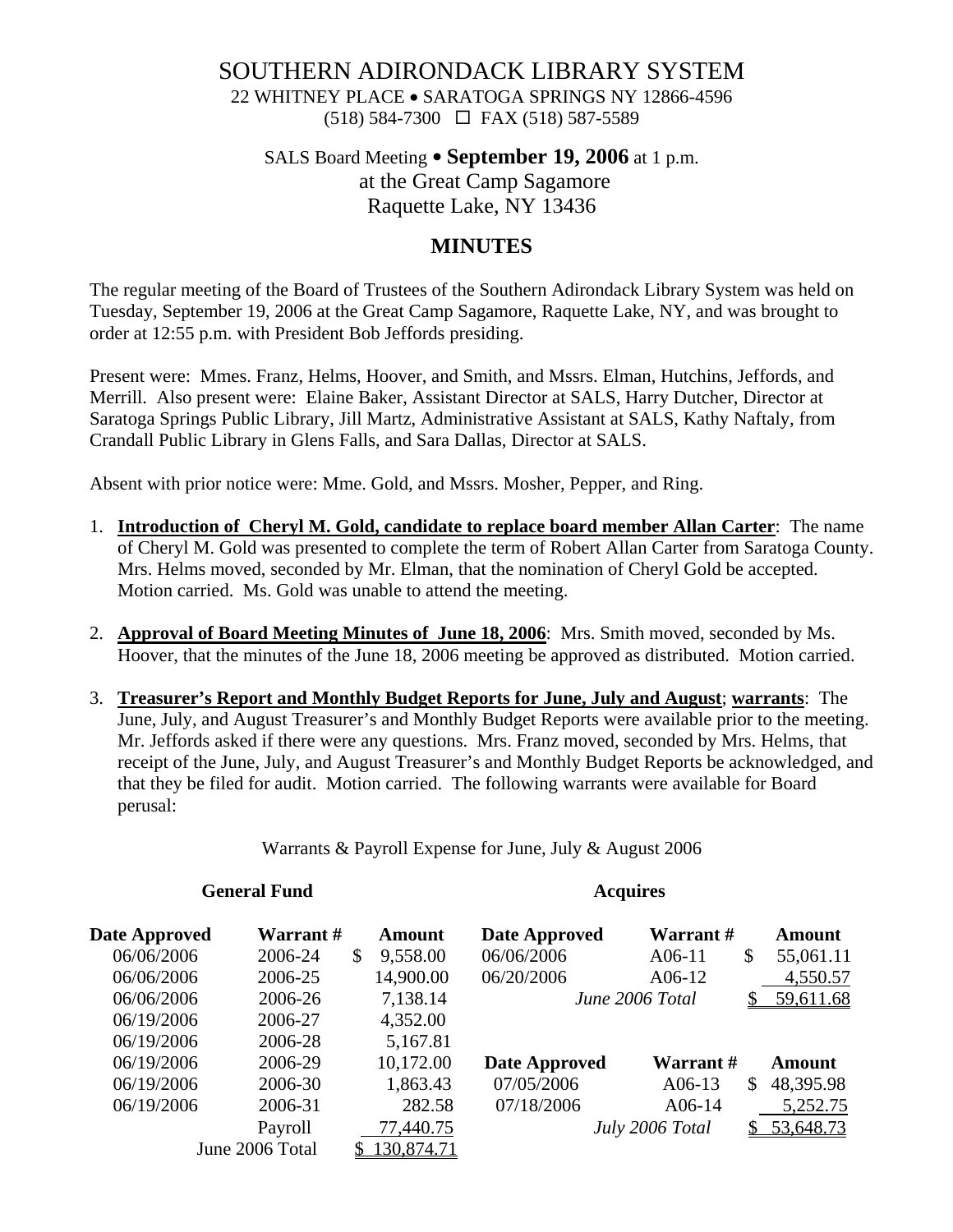|                      |                                 |                          | Date Approved | Warrant #         | <b>Amount</b>   |
|----------------------|---------------------------------|--------------------------|---------------|-------------------|-----------------|
|                      |                                 |                          | 08/07/2006    | A06-15            | 38,172.24<br>\$ |
| <b>Date Approved</b> | <b>Warrant</b> #                | <b>Amount</b>            | 08/16/2006    | $A06-16$          | 4,395.94        |
| 07/03/2006           | 2006-32                         | \$<br>1,648.00           |               | August 2006 Total | \$42,568.18     |
| 07/03/2006           | 2006-33                         | 13,346.99                |               |                   |                 |
| 07/05/2006           | 2006-34                         | 50.00                    |               |                   |                 |
| 07/06/2006           | 2006-35                         | 101,390.00               |               |                   |                 |
| 07/06/2006           | 2006-36                         | 4,500.00                 |               |                   |                 |
| 07/18/2006           | 2006-37                         | 324.18                   |               |                   |                 |
| 07/18/2006           | 2006-38                         | 18,490.31                |               |                   |                 |
|                      | Payroll                         | 77,822.59                |               |                   |                 |
|                      | July 2006 Total                 | \$217,572.07             |               |                   |                 |
|                      |                                 |                          |               |                   |                 |
| <b>Date Approved</b> | Warrant #                       | <b>Amount</b>            |               |                   |                 |
| 08/01/2006           | 2006-39                         | $\mathbb{S}$<br>7,947.35 |               |                   |                 |
| 08/01/2006           | 2006-40                         | 31,606.90                |               |                   |                 |
| 08/15/2006           | 2006-41                         | 46,000.00                |               |                   |                 |
| 08/15/2006           | 2006-42                         | 2,838.06                 |               |                   |                 |
| 08/15/2006           | 2006-43                         | 131.92                   |               |                   |                 |
| 08/29/2006           | 2006-44                         | 10,336.81                |               |                   |                 |
|                      | Payroll                         | 109,772.59               |               |                   |                 |
|                      | August 2006 Total \$ 208,633.63 |                          |               |                   |                 |

### 4. **Director's Report**:

A. Joint Automation Report: The Joint Automation Finance Committee met on September 12 to work on the 2007 budget. It is a planned deficit budget. The migration was not as expensive as budgeted. The JA Council is recommending an increase in fees for 2008. All libraries will be notified by March, 2007. The JA Audit will be presented at the JA meeting September 26 at SALS at 9:30 a.m. The revised JA Agreement will also be presented for signatures. The JA staff will begin the interview process for a fifth staff member

Sarah Hinman has accepted the position of Librarian II; her start date will be October 16<sup>th</sup>. Sarah spent five years working at Microsoft in Seattle, and most recently as Branch Librarian at the Delaware Branch of Albany Public Library.

The BLOG Workshop held at the Great Camp Sagamore was a success, thanks to the efforts of Polly Alida Farrington and Elaine Baker.

Senator Farley has awarded SALS funding for building improvements. The projects include new garage doors and improved lighting.

 SALS hosted two days of Construction Grant workshops; the Town of Indian Lake Public Library has submitted their application.

SALS was invited to apply for a \$10,000 LSTA grant. It will probably be used for technology training.

SALS has been asked to house Crandall Public Library's Folklife Center collection during their renovations. The area where SALS pool collections are currently located would be used. Bill Crawshaw looked at the collection, and discovered nothing of value. His suggestion was to have a booksale, price everything at \$1.00 (age determining price), and recycle the unsold items. Ms.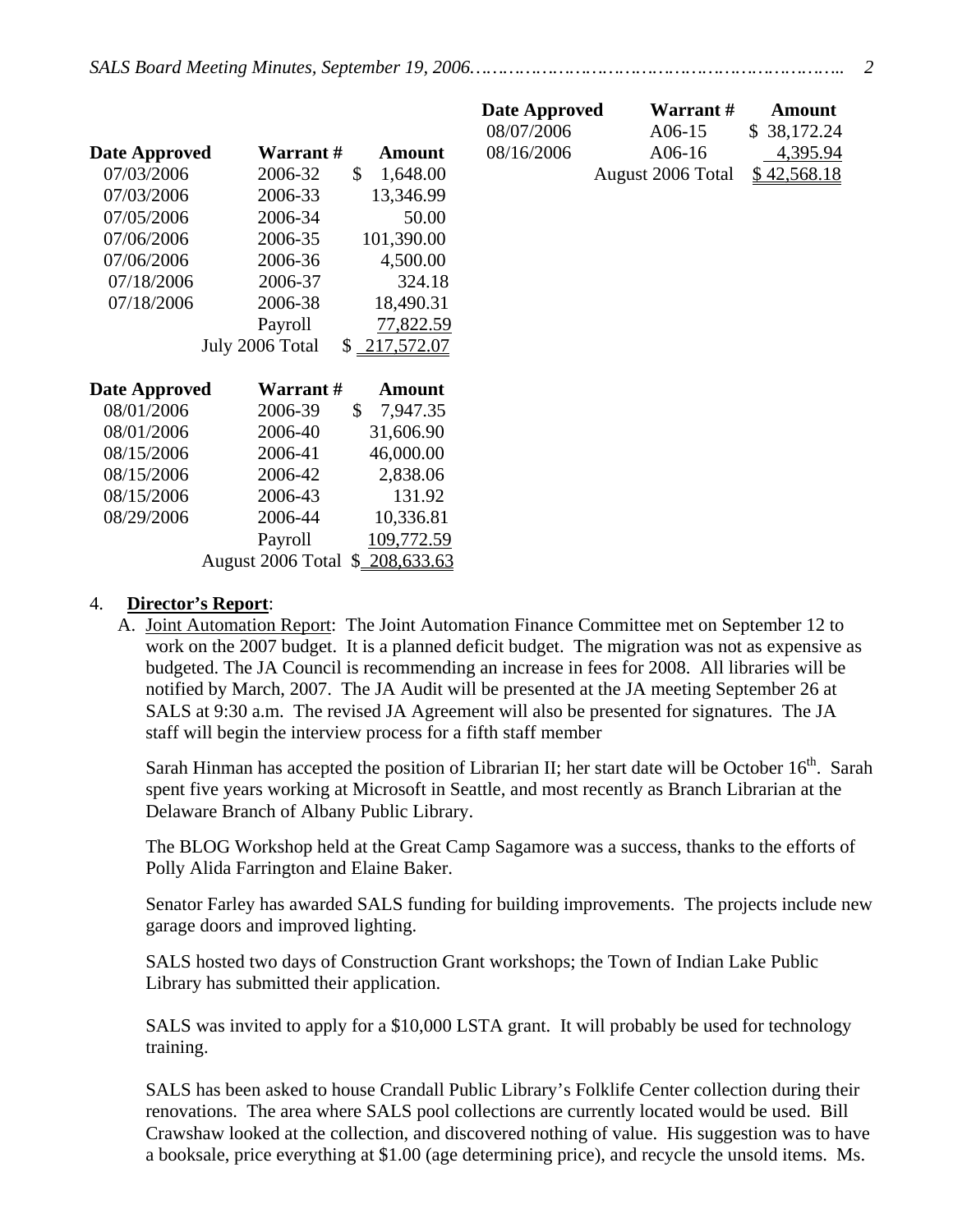Hoover moved, seconded by Mrs. Helms, that member libraries be notified that they have until October  $13<sup>th</sup>$  to come and pick up items for their collections or book sales. A book sale will be held at SALS on November  $11^{th}$  from 9 a.m. to 3 p.m., and the unsold items will be recycled. This will include everything except the Professional Collection. Motion carried. Mrs. Dallas also stated that the Folklife Collection will be catalogued while it is temporarily housed at SALS.

- B. Report on workshop with Diane Mayo: Diane Mayo, a technical services consultant, suggested ways to streamline Technical Services. Jennifer Ferriss is working with her staff on e-invoicing and e-ordering. Jennifer will also work with Clifton Park-Halfmoon Public Library, Crandall Public Library, and Saratoga Springs Public Library on these procedures.
- C. Other: The Department of Environmental Conservation (EnCon) approached us about having a well monitoring probe on our property to monitor pollution from the dry cleaner on Lincoln Avenue.

## 5. **Committee Reports**:

- A. Audit & Finance:
	- i) Mr. Merrill, as Chair of the Audit & Finance Committee, presented SALS proposed 2007 budget. The budget reflects a cost of living increase, the hiring of the Librarian II position, plus other increases recommended by the Personnel Committee. Mr. Merrill recommended approval of the budget as presented. Motion carried.
- B. Building:
	- i) Glycol has been added to the boiler. A makeup tank will be installed so that the mixture of glycol/water will stay constant and not be diluted with additional water. Lighting in the Joint Automation staff area is in process of being updated.
- C. Bylaws Committee: no report
- D. Central Library Aid and Services:
	- i) Kathy Naftaly from Crandall Public Library, presented the Central Library Plan of Service, which will become part of SALS Plan of Service 2007-2011. Ms. Hoover, as Chair of the Central Library Aid and Services Committee, moved to accept the Central Library Plan of Service as presented. SALS Board appreciates the cooperative effort by the Crandall staff that led to the development of the Plan. Motion carried.
- E. County Aid Coordinators:
	- i) Warren County—Mr. Merrill reported that he expects the same level of funding.
	- ii) Saratoga County---A \$34,000 Grant application will be submitted for downloadable audio books.
- F. Library Services:
	- i) Mrs. Franz moved, seconded by Mr. Elman, that the Adult Literacy Services narrative be approved. Motion carried.
	- ii) The Construction Grant applications are due to the State December  $29<sup>th</sup>$ . Mrs. Smith moved, seconded by Mrs. Helms, that the Library Construction Grant applications are due at SALS by December  $1<sup>st</sup>$ , and that the Library Services Committee meet at 9 a.m. on December  $19<sup>th</sup>$ to review and make recommendations for grant approvals for the SALS Board meeting at 1 p.m. Motion carried.
	- iii) The proposed SALS Plan of Service 2007-2011 was presented. Mrs. Smith, as Chair of the Library Services Committee, recommended approval of SALS Plan of Service 2007-2011 as presented. Motion carried.
- G. Personnel: Mrs. Franz reviewed the recommended changes to the Employee Handbook. These are minor changes, reflecting the changes in automatic deposit of paychecks, and health insurance offered. The Personnel Committee recommends approval of these changes (copy attached to the Official Minutes). Motion carried.
- H. Trustee Nominating: